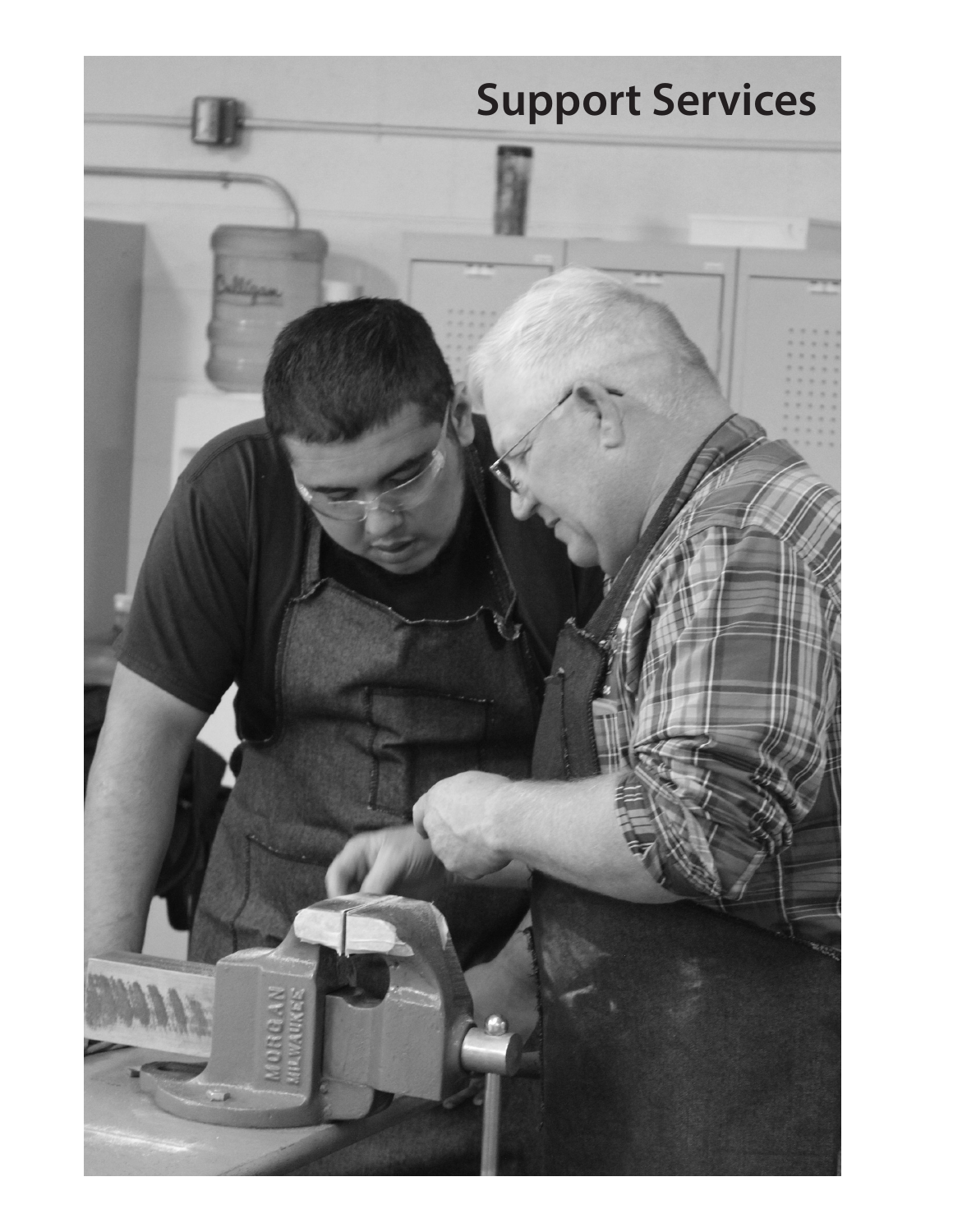# Instructional Support Services

Instructional Support Services is composed of the Center for Testing and Career Services, the Library, the Center for Tutoring and Learning, the Instructional Technology Center, Adult Learning Skills Lab, and Computer Services. These six areas have retained their autonomy but work cooperatively with each other.

Instructional Support Services provide diverse assistance to the college faculty, students, staff, and community. Learning is both a product and process. Within these areas are a consortium of specialists working toward the improvement of learning on campus.

## Center for Testing and Career Services

Academic Testing - The Center offers proctoring of the following exams: Make-up exams for instructors, as well as online tests for EWC and other colleges; Collegiate Assessment of Academic Proficiency (CAAP) tests; College Level Examination Program (CLEP) and DANTES Subject Standardized Test (DSST) credit by examination testing; High School Equivalency Certificate exams (High School Equivalency Test – HiSET, or General Educational Development – GED); ACT College Entrance exams; ACCUPLACER Placement Exams; ACT WorkKeys; Health Occupational Aptitude Exam (HOAE); Test of Essential Academic Skills (TEAS); and professional certification exams through Castle Worldwide.com and pre-hire and professional certification exams through PAN Assessment Network. The Center also provides American Disabilities Act accommodations for qualifying students.

All testing is by appointment only. For more information or to make appointments, contact the coordinator in the Tebbet Building Room 133 or by phone at 307.532.8288.

Career Services - The Center offers assistance in job searching, writing resumes, developing interview skills, and information on employer expectations and success on the job. The Career Center is a member of the Wyoming College Consortium through the College Central Network, which gives students access to local, regional, and national job boards, and provides resume and e-portfolio building tools. For more information or to make appointments, contact

the coordinator in the Tebbet Building room 133 or by phone at 307.532.8288.

# Library

Located in the Tebbet Classroom Building, the Library is an attractive, central facility for research and study. The Library plays a vital role in the educational mission of Eastern Wyoming College. Resources are selected to support the instructional and recreational needs of the College and community. The Library also has access to online databases, on and off campus, through the Internet, all of which make the EWC Library part of the world-wide library community. It is open during the day, 4 evenings a week and on Sundays. When classes are not in session, library hours will be posted. Library personnel are available to assist patrons with their informational needs and to offer bibliographic instruction. For materials not available at the EWC Library, access is provided through interlibrary loan. For the convenience of library patrons, a coin operated photocopier is available as well as a microform reader/printer and a fax machine. The Library operates under the Library Bill of Rights which guarantees the unbiased provision of materials and protects patron privacy.

# Center for Tutoring and Learning

The Center for Tutoring and Learning is where all Eastern Wyoming College students can get help from a trained student-tutor in most areas of study. Check the schedule posted every spring and fall to find a tutor that's right for you. No appointment necessary – just drop by. The Center is located in Tebbet 140, directly below the Library.

The Center for Tutoring and Learning can:

- provide tutors for most EWC courses
- set up study groups
- host review sessions
- advise students on study skills

Students can also call the Center for Tutoring and Learning toll-free. Just dial 866.392.3478 to talk to a tutor.

All EWC students have **free access 24/7** to the online tutoring service NetTutor. NetTutor can be reached via LancerNet.

All services are free to EWC students.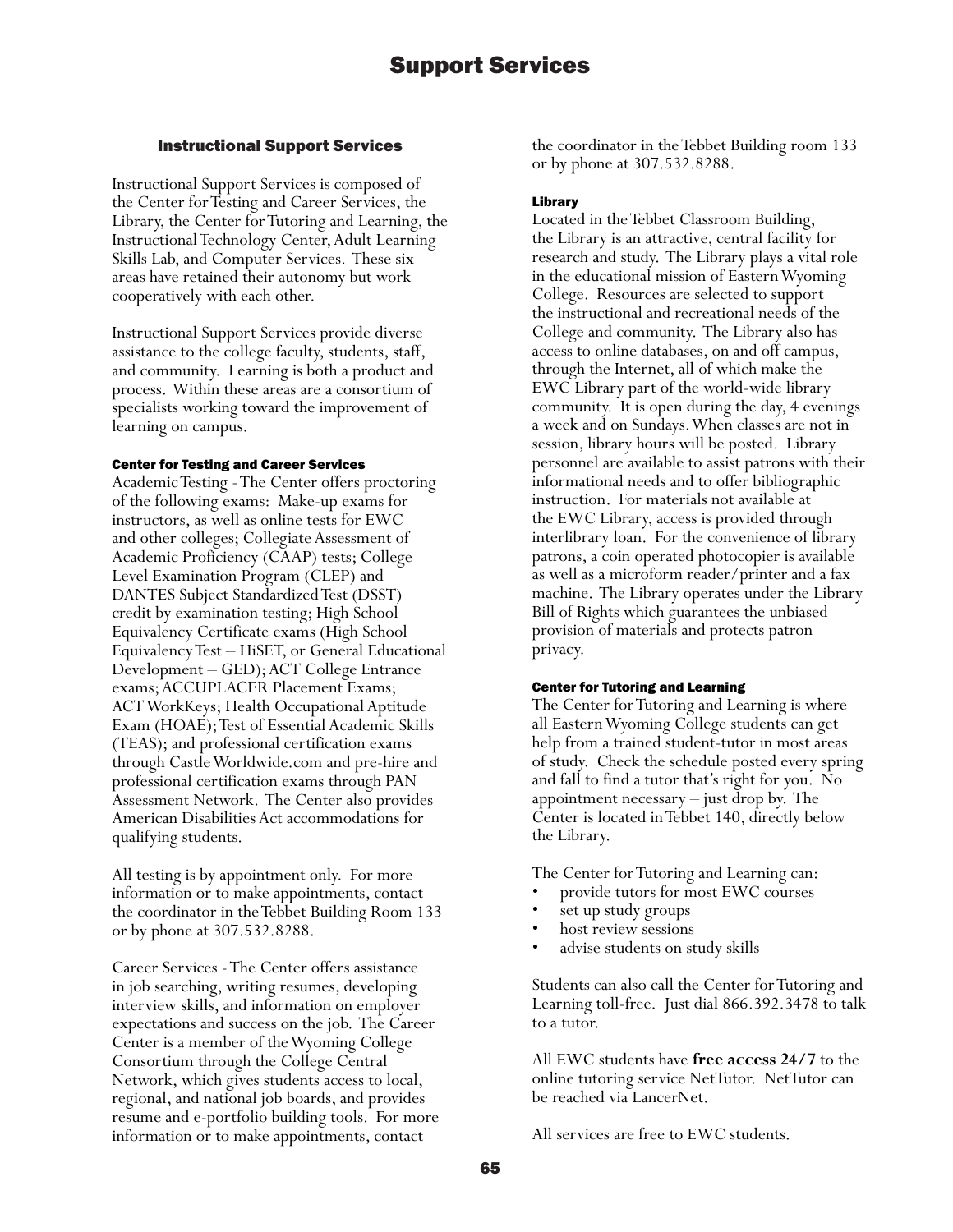# Support Services

### Instructional Technology

The purpose of this department is to support faculty as they develop distance learning courses and expand distance learning offerings. This department works closely with the Distance Learning committee and faculty members. With training in instructional design (curriculum planning) and delivery, primary support is for the technology of distance learning. Services include: consultation for course planning and delivery, support for distance delivery via online Internet systems, consultation and support for adding web components to traditional and non-Internet distance education courses, training in distance delivery strategies and technologies, and training to use campus classroom technology. The department also provides faculty access to graphic, audio, and video production and editing.

#### Adult Education

Adult Education classes are free to the public and are held in Torrington in Tebbet Room 140 on a regular basis. Classes are also available at each outreach site in the Eastern Wyoming College service area. Programs of study begin with a 'Start Smart' course which includes testing, cognitive learning, PowerPath screenings, goal setting, and career pathways explorations. Upon completion of the Start Smart course, students begin a program of study utilizing individual career pathways and curriculums aligned with the College and Career Readiness Standards. Throughout the program, students will employ participatory learning strategies, participate in flipped classrooms, prepare for postsecondary education and/or workforce, learn the social capital skills necessary to become gainfully employed, and be offered opportunities to participate in job shadowing, internships, and/or apprenticeships (when possible).

To facilitate instruction, all Adult Education classrooms provide students with adaptations, strategies, resources, and materials needed to successfully meet individual learning goals. In Torrington, the large study area and computer lab provide learners with the opportunity to access technology to enhance the learning experience.

The program offers managed enrolled classes and individualized study plans for people from the age of 16 and beyond. Distance learning opportunities are also available through the AZTEC and PLATO software technologies.

Enrollment in the program begins by contacting the local Adult Education offices, or Wyoming Workforce Services. The web address is ewc. wy.edu. Click the link to Academics and then to Adult Learning Center.

#### Computer Services

The Computer Services Department provides a wide range of services to the students and staff of Eastern Wyoming College. All classrooms are equipped with multimedia systems for enhanced learning opportunities. Classroom labs are provided with current hardware and software to support academic instruction in accounting, business studies, word processing and curriculum-specific training. Student labs are available in the residence halls and classroom buildings, with extended hours of operation evenings and weekends in the Student Center and Library.

High speed internet access is provided to users on the Torrington and Douglas campuses in both wired and wireless formats. Residence halls provide both wired and wireless internet access in the student rooms.

Students have free access to a host of online search engines and over 75 research databases through the Eastern Wyoming College computer network.

Eastern Wyoming College provides similar, but more limited, computer access and internet services to students enrolled at the Guernsey, Glenrock, Hulett, Lusk, Moorcroft, Newcastle, Sundance, Wheatland and Upton outreach sites, in partnership with host agencies.

The guidelines for ethical and proper use of computer resources by students are outlined in the Student Handbook. Improper use of these resources may result in suspension of access privileges, student probation, suspension or dismissal.

### GEAR UP

EWC GEAR UP (Gaining Early Awareness and Readiness for Undergraduate Programs) offers a wide variety of services to 7th-12th grade students, their parents, and college freshmen throughout the state. The goal is to increase the number of eligible students who complete high school and are prepared to enter